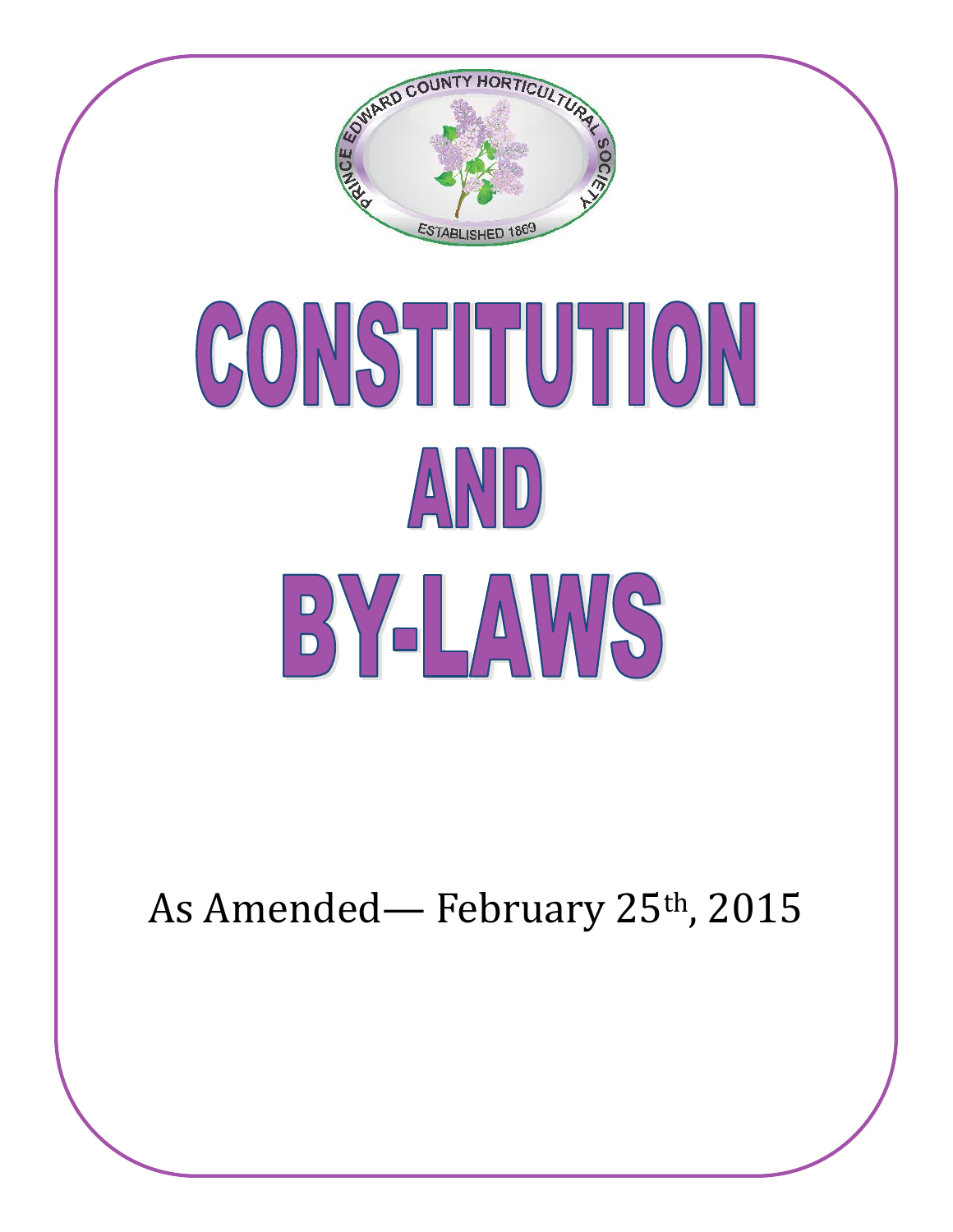# **PRINCE EDWARD COUNTY HORTICULTURALSOCIETY**

# **CONSTITUTION**

The Agricultural and Horticultural Organizations Act, R.S.O., 1990 Chapter A.9, hereinafter called the Act, shall apply to all activities of this Society.

# **Article 1 – NAME**

The name of the organization shall be the PRINCE EDWARD COUNTY HORTICULTURAL SOCIETY, henceforth referred to as "the Society".

# **Article 2 – AUTHORITY**

The society is organized under the authority of the Act. All articles of this constitution shall read to conform with the said Act, whether stated herein or otherwise.

# **Article 3 – PURPOSES**

The purposes of the society shall be in accordance with Section 36, subsections (a) through (i) of the Act which reads as follows:

The objects of the horticultural society are to encourage interest and improvement in horticulture by:

- a) holding meetings respecting the theory and practice of horticulture;
- b) encouraging the planting of trees, shrubs, and flowers on public and private grounds;
- c) promoting balcony and community gardening and outdoor beautification;
- d) arranging field trips, contests, competitions, and exhibitions related to horticulture and awarding prizes;
- e) distributing seeds, plants, bulbs, flowers, trees and shrubs;
- f) promoting the protection of the environment;
- g) promoting the circulation of horticultural information through any media;
- h) promoting the benefits of therapeutic horticulture;
- i) stimulating an interest in the study of horticulture.

# **Article 3 – AMENDMENT OF THE CONSTITUTION**

The constitution may be amended only by a two thirds (2/3) majority vote of those current members present at an AGM or regular meeting. Such proposed amendments must be made available to members at least 60 days before the meeting.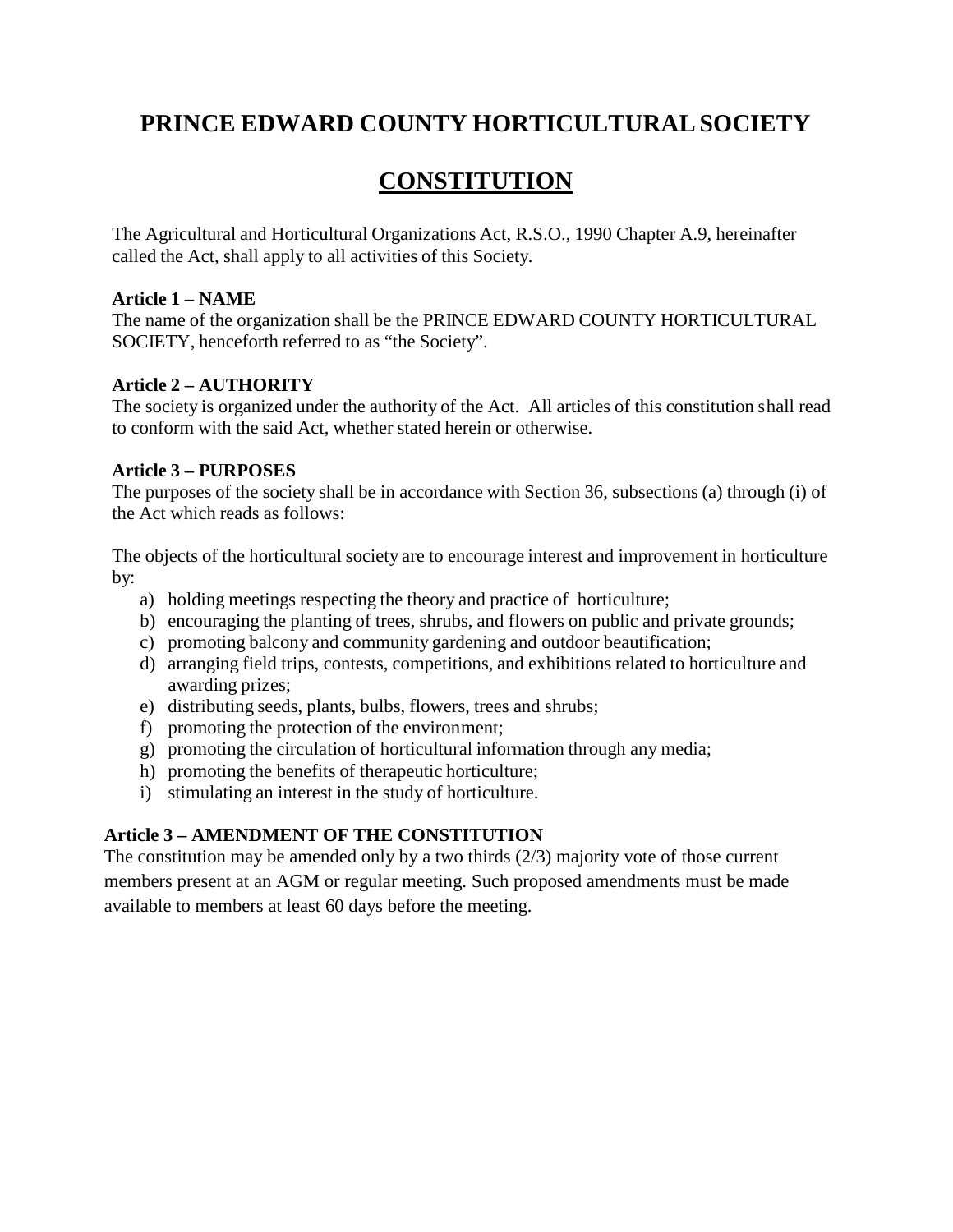# **BY-LAWS**

#### **BY-LAW 1** – **INTERPRETATION**

In the By-Laws and in the Constitution of the Society, unless the context otherwise specifies or requires:

- 1.1 "Act" means the Agricultural and Horticultural Organizations Act, R.S.O. 1990 Chapter A.9 as amended from time to time and every statute that may be substituted thereafter;
- 1.2 "Society" means the Prince Edward County Horticultural Society;
- 1.3 "Audit" means an examination of the books and records by Financial Review;
- 1.4 "Financial Reviews" are conducted by independent, object and knowledge persons at least once a year, in accordance with general accepted accounting principles;
- 1.5 "Board" means the Executive Board of the Society and the elected Directors.
- 1.6 "AGM" means the Annual General Membership meeting

### **BY-LAW 2** − **MEMBERSHIP**

- 2.1 Item Any person may join the society by paying the annual fee set out in a by-law of the society;
- 2.2 The annual membership fee shall be set at the discretion of the Board at the beginning of each membership year;
- 2.3 Except as otherwise provided in the by-laws of the horticultural society, a partnership or corporation or an association directed towards horticultural interest may become a member of the society upon payment of the annual fee and shall designate one person to exercise the privilege of membership in the society;
- 2.4 Membership Year shall be from November  $1<sup>st</sup>$  to October 30<sup>th</sup> the following year.

#### **BY-LAW 3** – **ADMINISTRATION**

- 3.1 The EXECUTIVE BOARD shall consist the Officers of the Society, together with the directors;
- 3.2 Where there is a Past-President of the Society, the Past-President will be an ex officio member of the Board with voting rights;
- 3.3 The Officers of the Society shall be the, Vice-President, Treasurer, and Secretary, if members in good standing;
- 3.4 The Officers of the Society shall transact the business of the Society between meetings of the Board;
- 3.5 Any elected or appointed member of the Board failing to attend three (3) consecutive meeting of the Board without good reason shall be deemed reason for the Board to ask for their resignation;
- 3.6 No expenses will be paid without Board approval with the exception of fees and rent;
- 3.7 No compensation shall be paid to a director, officer, or member of an agricultural society or horticultural society, other than a treasurer, secretary-treasurer, or secretary from outside the Society, but reasonable expenses incurred by a director, officer, or member in the performance of his or her duties may be paid;
- 3.8 The signing officers shall be recorded in the minutes of the society.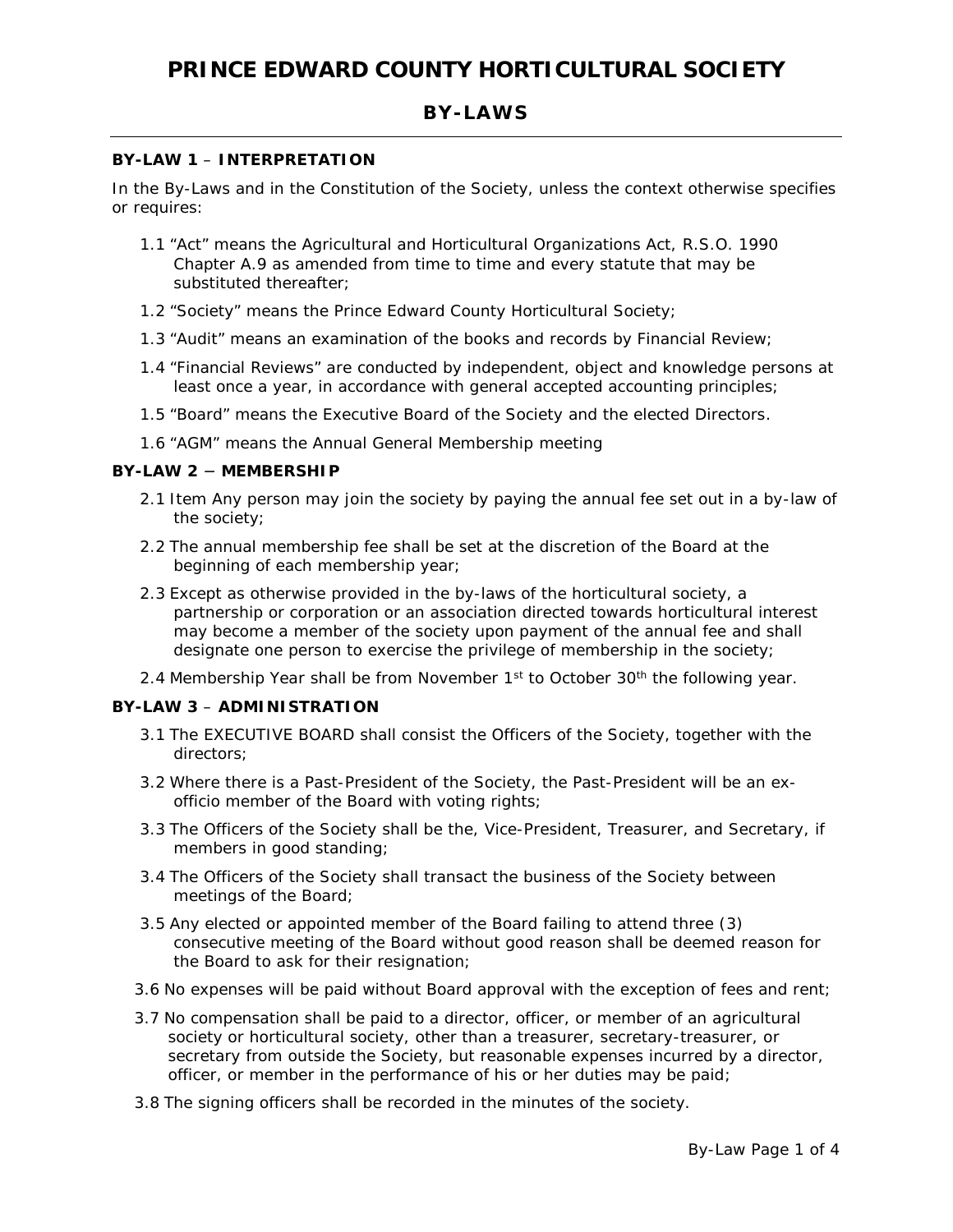## **BY-LAW 4** − **ELECTION/APPOINTMENT OF OFFICERS AND AUDITOR**

- 4.1 The Officers and Directors shall be elected at the AGM;
- 4.2 The secretary and treasurer shall be confirmed or appointed by the elected Board at the first Board meeting after the AGM;
- 4.3 The Officers and Directors shall hold office until the next AGM and shall be eligible for immediate re-election, if members in good standing;
- 4.4 The Officers and seven (7) Directors shall be elected for a maximum of two (2) consecutive terms of two (2) years each term;
- 4.5 When a vacancy occurs on the Board by reason of death, resignation, or otherwise, the remaining members of the Board may appoint any member of the Society to fill the remainder term of the vacancy.

#### **BY-LAW 5** − **DUTIES OF OFFICERS AND DIRECTORS**

- 5.1 The President:
	- a) shall preside at all meetings of the Board and decide all questions of order and be ex-officio member of all committees;
	- b) prepare an agenda for each meeting;
- 5.2 The Vice-president shall be vested with all powers and perform all duties of the president in the President's absence;
- 5.3 The Secretary:
	- a) Shall attend all meeting of the Board and Society, record all proceedings, and conduct all correspondence, as necessary. Because email is commonly sent to the President, the President may respond if appropriate;
	- b) will consult previous minutes to assist the President with the agenda;
	- c) shall be responsible for the safe keeping of the minutes, the Constitution and By- Laws and amendments thereto;
	- d) Shall keep a record if all current members of the Society.

5.4 The Treasurer:

- a) shall have the care and custody of all funds and security of the Society;
- b) shall sign all cheques on behalf of the Board;
- c) shall pay out and dispose of same under the direction of the Board;
- d) shall keep records of accounts and present these to the Board as directed;
- e) Shall present a budget as soon as possible to the Board for approval;
- 5.5 Directors will submit an estimate an estimate of probable expenses to be incurred to the Treasurer;
- 5.6 Any elected or appointed member failing to attend three (3) consecutive meeting of the Board without good reason shall be deemed reason for the Board to be ask for their resignation.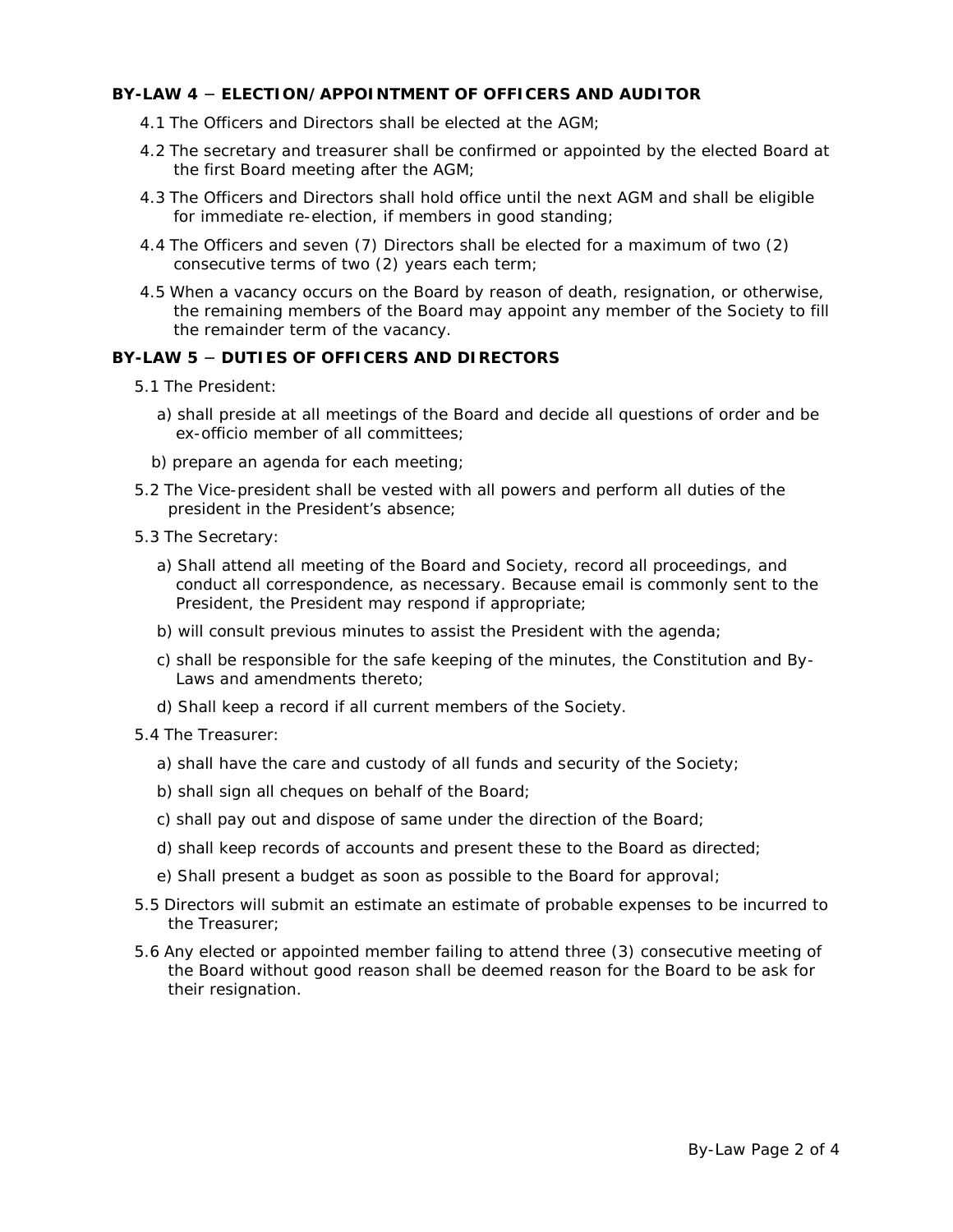#### **BY-LAW 6** − **COMMITTEES**

6.1 All committees established by the board shall normally be chaired by an Executive Officer

## **BY-LAW 7 − FISCAL YEAR AND MEMBERSHIP YEAR**

7.1 The Society's fiscal year shall be a twelve month period from October  $1<sup>st</sup>$  to September 30<sup>th</sup> of the following year.

#### **BY-LAW 8 − QUOTUMS AND VOTING**

- 8.1 One half  $(y_2)$  of the members of the Board shall constitute a quorum at Executive meetings;
- 8.2 Thirty (30) member of the Society shall constitute a quorum at a General Membership Meeting;
- 8.3 Thirty (30) member of the Society shall constitute a quorum at an Annual General Membership Meeting;
- 8.4 No person under the age of eighteen is eligible to vote at meetings of the society.

#### **BY-LAW 9 – EXECUTIVE MEETING**

- 9.1 The Board meeting will usually be held once a month, in an accessible facility, to which all members may attend as observers;
- 9.2 A meeting of the Board shall be called by the secretary upon the direction of the president or of any three members of the board by sending notice thereof to all the members of the board at least seven days before the time fixed for the meeting.

## **BY-LAW 10** − **GENERAL MEMBERSHIP MEETING**

10.1 The regular meeting of the membership shall be held monthly at a time and place determined by the Board excluding the months of January, July, August, and December.

## **BY-LAW 11 − ANNUAL GENERAL MEETING**

- 11.1 The AGM of the Society shall be held in November of each year, at such time and place as the Board determines;
- 11.2 At least two weeks' notice shall be given of the AGM by publication in a newspaper of general circulation;
- 11.3 At every AGM there shall be elected two (2) auditors to holds office until the next AGM;
- 11.4 An audited financial statement for the previous year of receipts and expenditures and a statement of Assets and Liabilities, certified by the appointed auditors shall also presented;
- 11.5 At each AGM the directors of the Board shall present a report of the activities of the organization during the previous year.